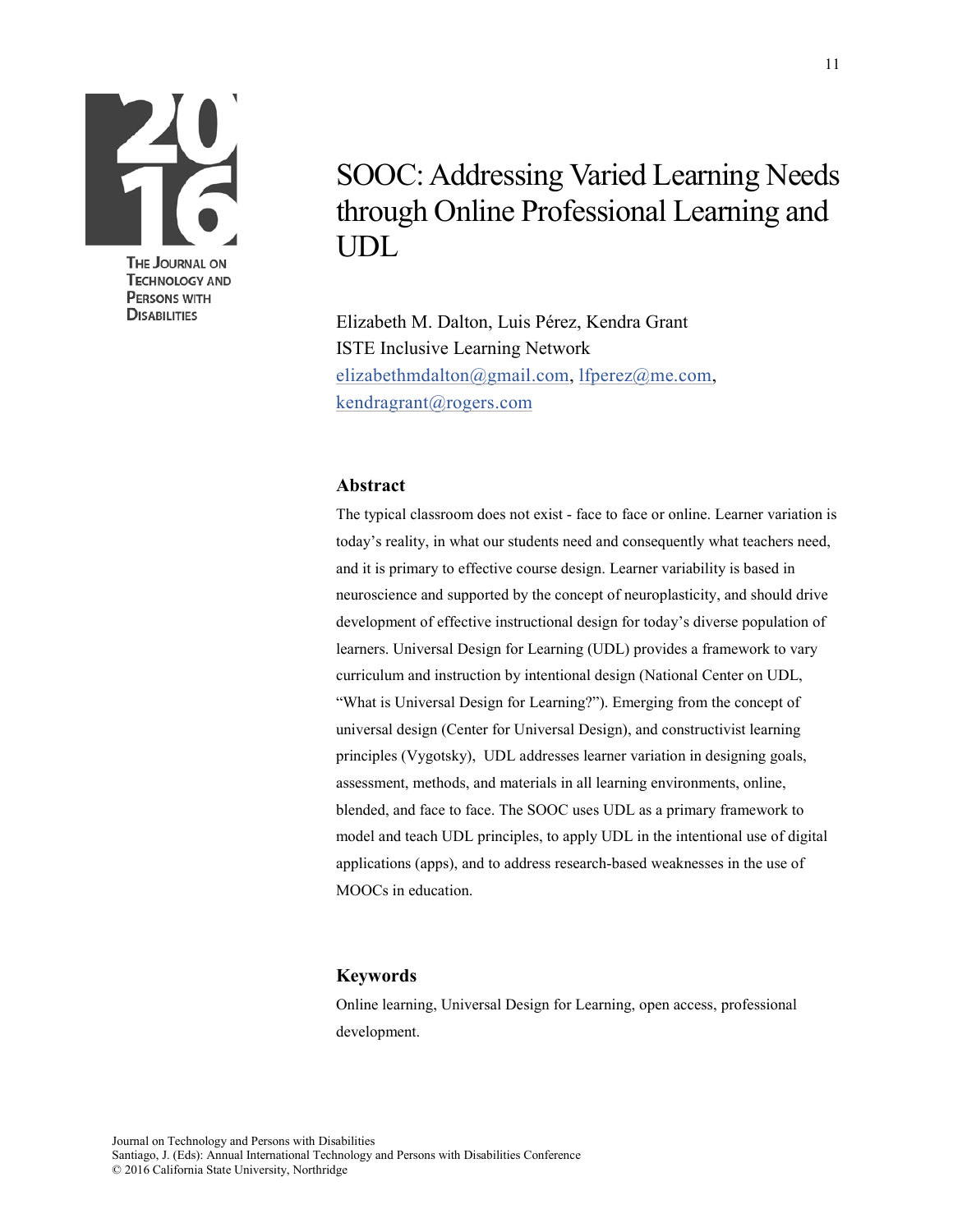Universal Design for Learning (UDL) is a framework to support and improve teaching and learning by effectively addressing the widely varied needs of all students from the onset through innovative curriculum design, rather than through retroactive adjustments and accommodations (Rose and Meyer). The term UDL was coined over 30 years ago by the Center for Applied Special Technology (CAST), and over time CAST has built upon the initial UDL concept, moving from its original focus on a medical model intended to address those "in the margins" to focus now on learner variability with the goal of developing expert learners (Meyer, Rose, and Gordon 8-10). UDL has three core principles: 1) Multiple means of engagement to create purposeful, motivated learners; 2) Multiple means of representation to develop resourceful, knowledgeable learners; and 3) Multiple means of action and expression to support strategic, goal-directed learners (Meyer, Rose, and Gordon 90-104). UDL's goal to develop expert learners through the application of these principles and their related guidelines is explained in graphic form (see Fig. 1.). The potential for UDL to be achieved in an online learning environment is high. Engagement, access and expression can be enhanced through the use of varied online digital content and tools.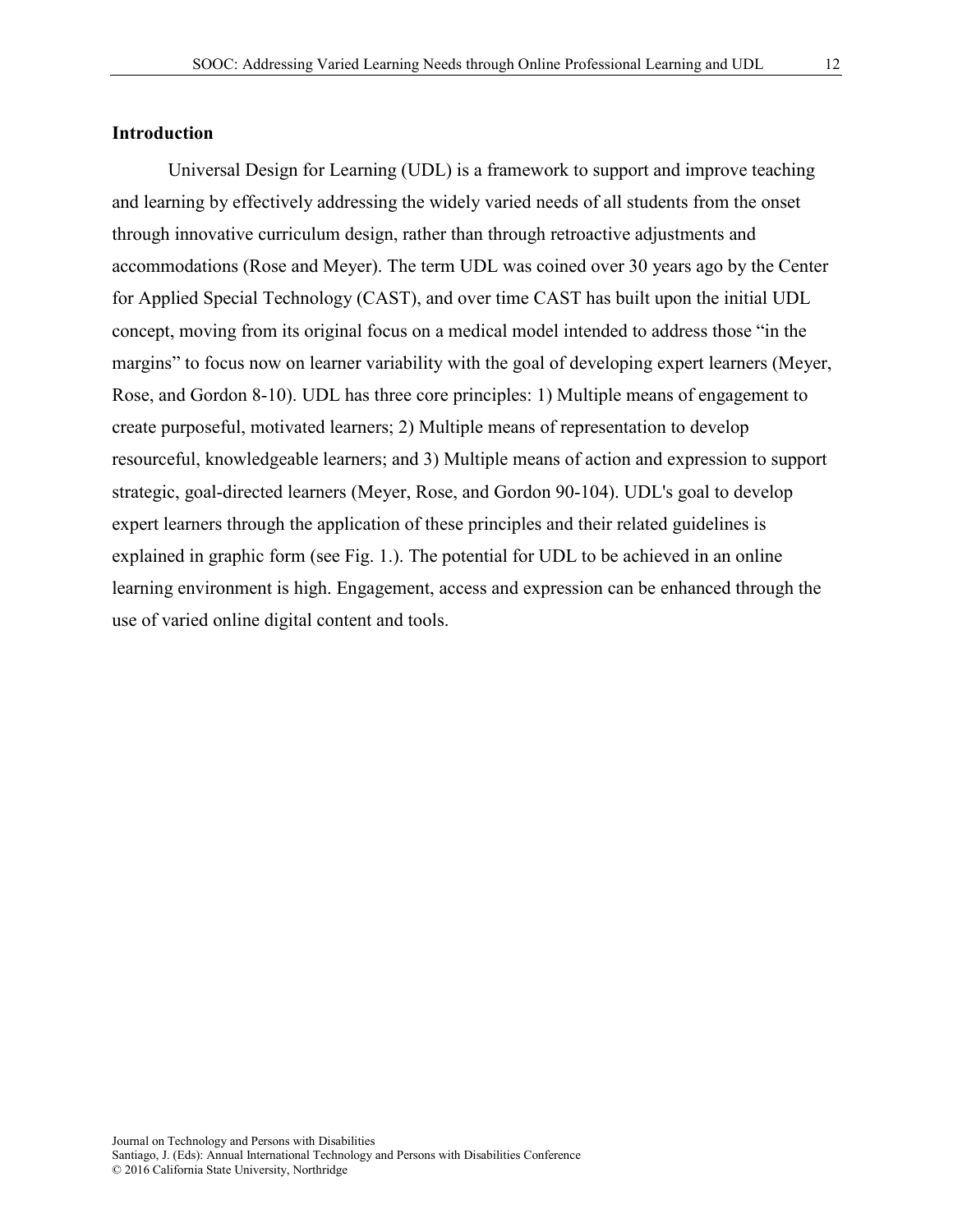

Fig. 1. The Key Goal of UDL: Developing Expert Learners.

# *Online Learning and MOOCs*

Technology holds great potential to enrich learning for both teachers and students, but actual technology use in schools is often dull and boring and much less transformative. (Cuban, Kirkpatrick, and Peck). New models for professional learning are needed that incorporate technology tools effectively. One such model is "open pedagogy", which relies on open educational resources (such as videos and podcasts) and emphasizes the learner's network and connections within it (Stacey).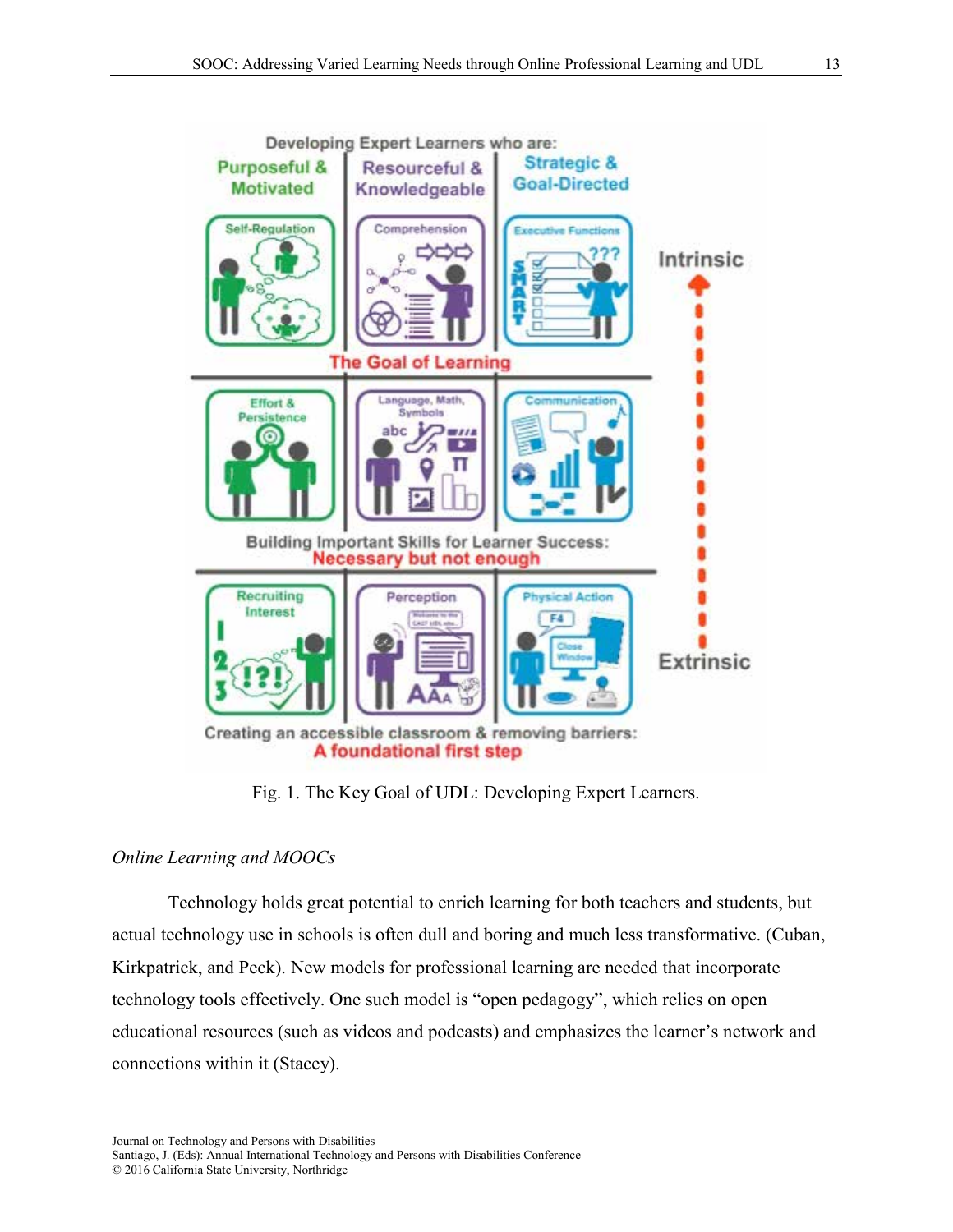Massive Open Online Courses (MOOCs) are one kind of instructional design through which "open pedagogy" has been made available. MOOCs are designed to deliver free content, are open to anyone, and are often offered without university credit. Millions of citizens from around the world have participated in some sort of MOOC, but the role MOOCs play in effective professional development and their outcomes is still either unknown or not well defined. Studies indicate that while many educators aspire to implement principles of effective online teaching (student directed learning, interactivity & social presence), the reality of MOOCs tends to reduce interactivity, rather than support it (Henry and Thornewill).

Peer assessment, common in MOOCs, is often problematic (Watters). One study at University of Edinburgh showed that participants felt there was no professor 'present' in the course (Parr). The design of MOOCs, often a 'one size fits all' model, does not lend itself to support learners who have differing needs and/or disabilities. MOOCs are often replications of traditional content delivery models of education, and their size limits personal choice and options which diverse learners need to make the learning environment work for them.

Concerns regarding MOOCs, opportunities for implementing UDL in online learning environments, the goal of effective teacher professional learning, and technology's ability to vary and support professional learning led the authors to design an alternative model for online professional development. The intent of the model is to deliver instruction in a manner that teaches content about UDL and at the same time models the use of UDL in teaching and learning, using constructivist pedagogy. This model is a SOOC - Small, Short, Supported and Social Open Online Course.

#### **Discussion**

The SOOC uses UDL as a guiding framework, incorporating these goals: 1) Ensure content, resources and interactions are accessible to all participants; 2) Provide descriptive (not prescriptive) learning paths for participants, integrating options, choice, multiple means of representation and of action and expression; 3) Model seamless integration of technology; 4) model the dual role of instructor and participant in a constructivist learning environment; and 5) Support participants' deep understanding of UDL principles through sharing and self-reflection.

 UDL principles and guidelines are embedded in instructional design and delivery in two specific areas: course materials and environments (course website, webinars, weekly tasks) and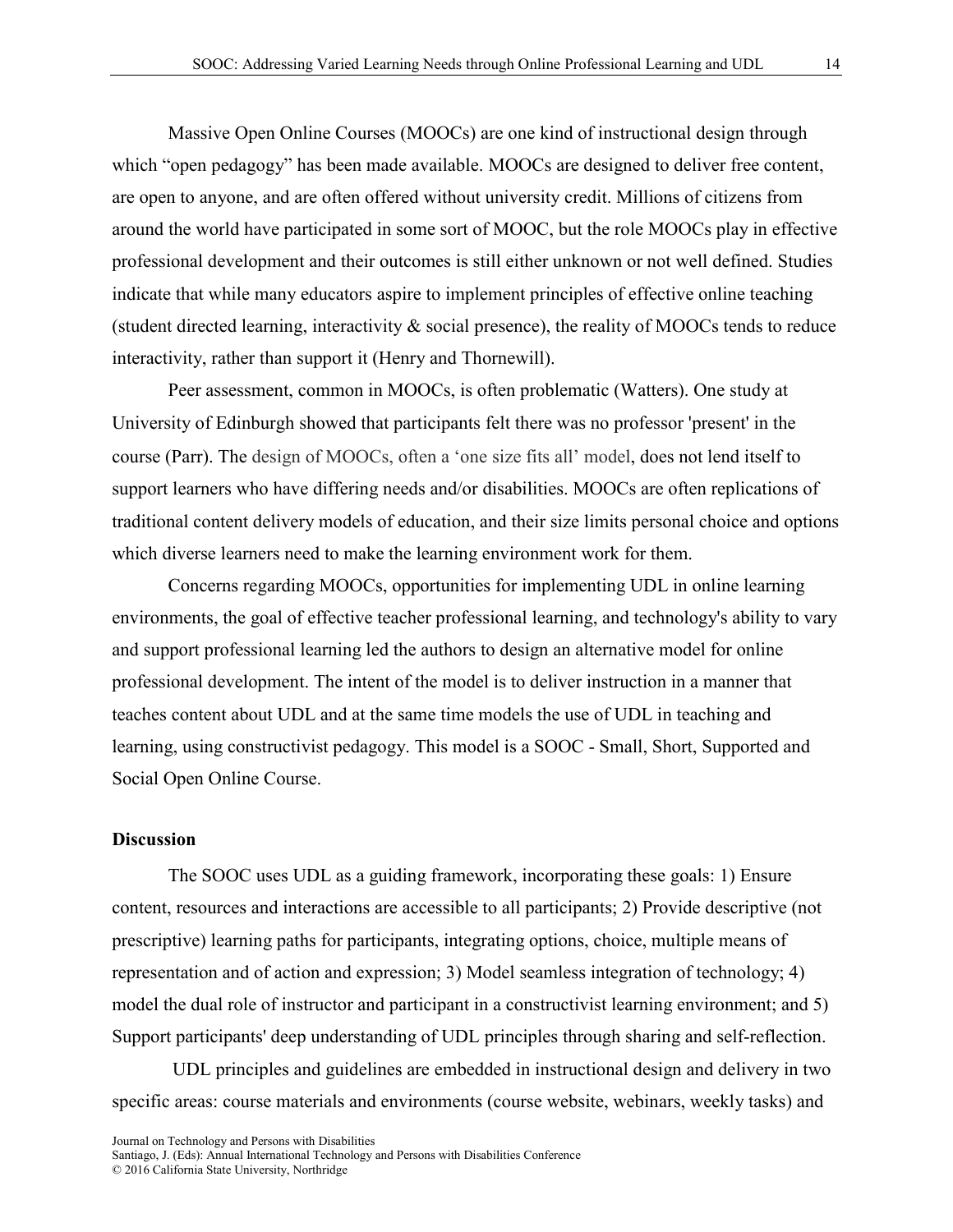communication and feedback (synchronous sessions, asynchronous instructor & participant postings, digital badges).

#### *Course Materials and Environments*

The course website was the central location for the SOOC, including the course syllabus, access to videos, images, websites and other resources, and descriptions of weekly tasks offering choice for demonstrating understanding of UDL. The WordPress platform provided flexibility and support for accessibility, using a plugin to provide keyboard accessibility for pull-down menus to meet W3C's Web Content Accessibility Guidelines.

The course was four weeks long, with engaging videos introducing each weekly section. The videos featured experts in the fields of UDL and educational technology, and covered an overview of UDL as well as its three overarching principles. Transcripts were available to participants for alternative representation. After each video, guiding questions highlighted key ideas and concepts to help frame the learning experience. Each week, learners were presented activities to choose from to demonstrate understanding of the key concepts and ideas for that week. The SOOC intentionally optimized individual choice and autonomy in order to emphasize relevance, value and authenticity in task choices (CAST, "UDL Guidelines"). Activities varied in the types of apps and tools learners could use as well as the approaches they could take. Learners were also provided with an open choice to suggest their own task, further optimizing course personalization. Links to all products submitted by the course participants were posted to the course website. Participants were required to submit their task in more than one format, reinforcing the UDL principle of multiple means of representation. By seeing the variety of ways that activities could be completed, the learner's self-efficacy as UDL practitioners was further facilitated and supported.

### *Communication and Feedback*

To ensure participants had ample opportunities for support and feedback, and thus ensure the rapid development of a community of practice, a decision was made to limit course enrollment to 80 participants. Each week, the instructors set aside time for virtual office hours when learners could chat with them using the Hangouts feature integrated into Google+. Twitter chats supplemented these Google Hangouts on a different day. At the end of each chat, a Storify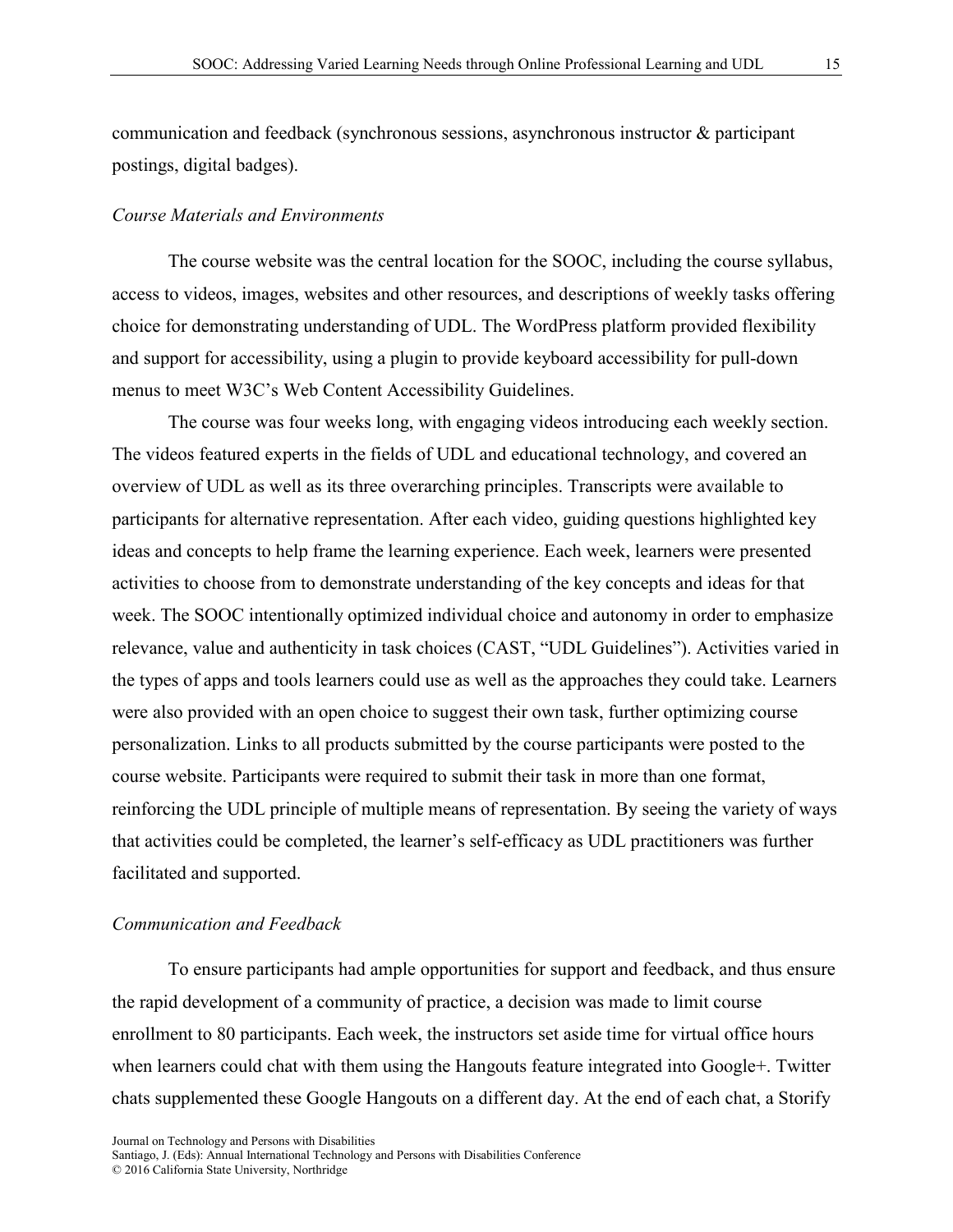archive of the conversation and shared resources was created and posted to the Google+ community for those who missed it.

Participants were encouraged to be reflective of their practice throughout the course. This was accomplished through the intentional design of the task questions and was supported through instructor questions and requests for clarification after participant posts. To further build community, participants were encouraged to provide peer feedback and comment on submitted tasks via the Google Community. Instructors actively participated in the course by completing weekly tasks and reflecting on their learning within the community. As one participant noted, "Their insights and modelling gave a sense of comfort in my own contributions." This served as both motivation and as a model of best practice. Participants recognized the role the instructors' played, stating "I loved that instructors were showing the progression of their own products. This was extremely useful in building a community of practice in a short amount of time."

Digital badging was incorporated in the course to document completion of the tasks and as a tangible recognition system for weekly progress and final completion that was linked to ISTE technology standards. Separate badges were designed for each week of the SOOC and for completion of the full SOOC (see Fig. 2), providing flexible means of recognition for participants' varied involvement.



Fig. 2. Badge Designs for SOOC: UDL & Apps.

## **Results**

The SOOC was offered twice, in 2014 and 2015, with 53% of participants completing the 2014 course, and 58% of participants completing the 2015 course. Most participants brought some knowledge of UDL with them. However, more people said they applied UDL in their practice than actually understood it. This could be based on a misconception that UDL is just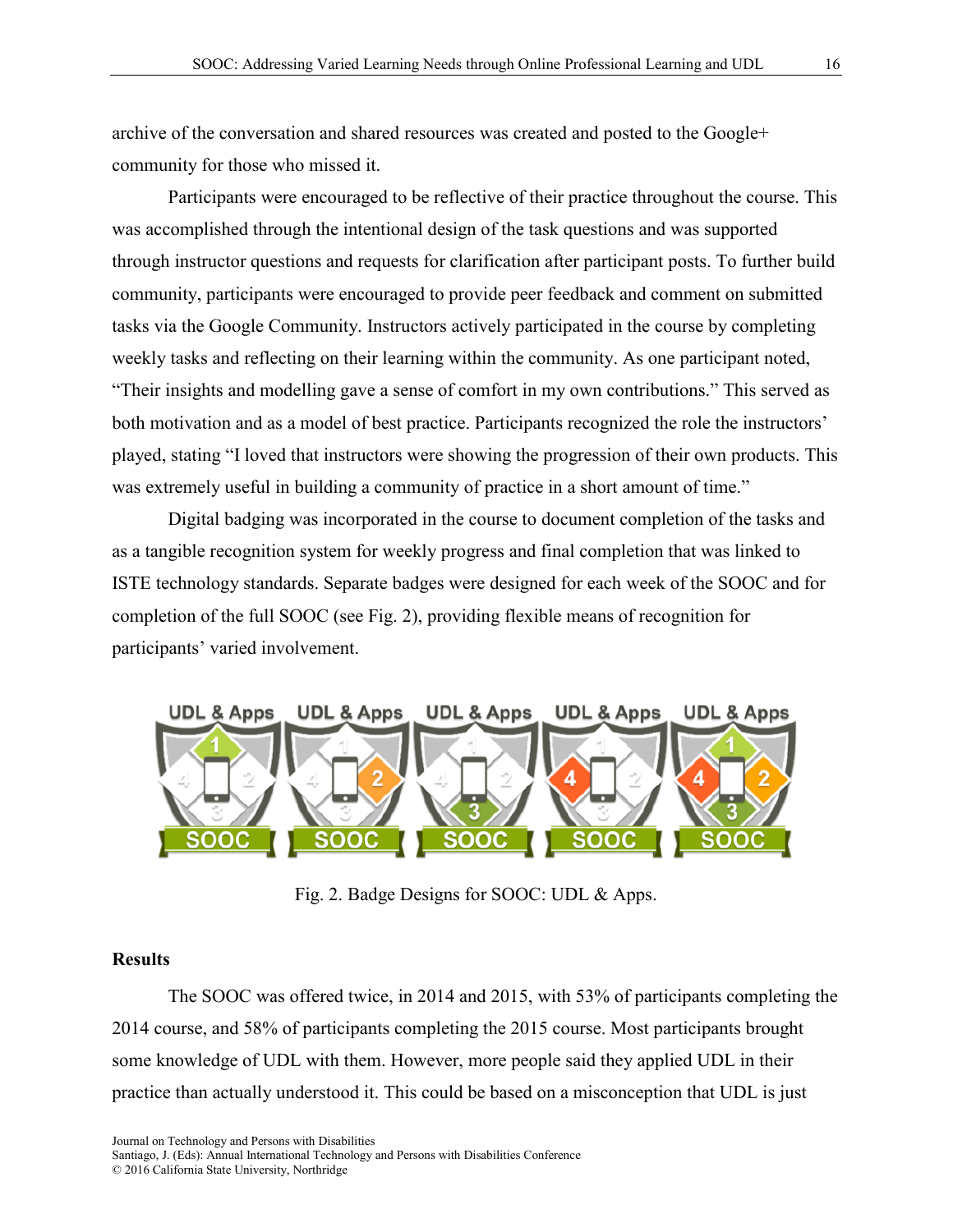"good teaching" or that providing access to technology is enough. Many participants recognized their knowledge and application of UDL was not as advanced as they initially assumed and were more cautious in their evaluation of their application to practice in the post-survey (see Fig. 3).



Fig. 3. Participant Knowledge and Application of UDL.

When asked the question: "Looking back on your application of UDL to your practice, what has or will change after taking the SOOC?" participants referenced five categories in their written responses from most to least referenced: 1) They now use UDL as a lens to reexamine their current practice; 2) They have increased awareness of and clarity of UDL principles; 3) They apply UDL intentionally, moving from theory to practice; 4) They will include, explore, and share more apps with fellow teachers; 5) They will advocate for the use of UDL and share their knowledge of UDL with others.

 Participants understood the course was designed to serve as both a model of UDL and accessibility, and of how to create engaging online learning spaces. In both versions of the SOOC numerous comments specifically identified the instructors as key to participant engagement in the course and completion of same. Additionally, participants were unanimous in their positive response to instructor presence, feedback and commitment to the SOOC experience, with 91.3% rating instructor comments as very helpful in motivating them to stay engaged. When asked whether they would participate in this type of learning again and whether they would recommend a SOOC to a colleague, 100% said yes.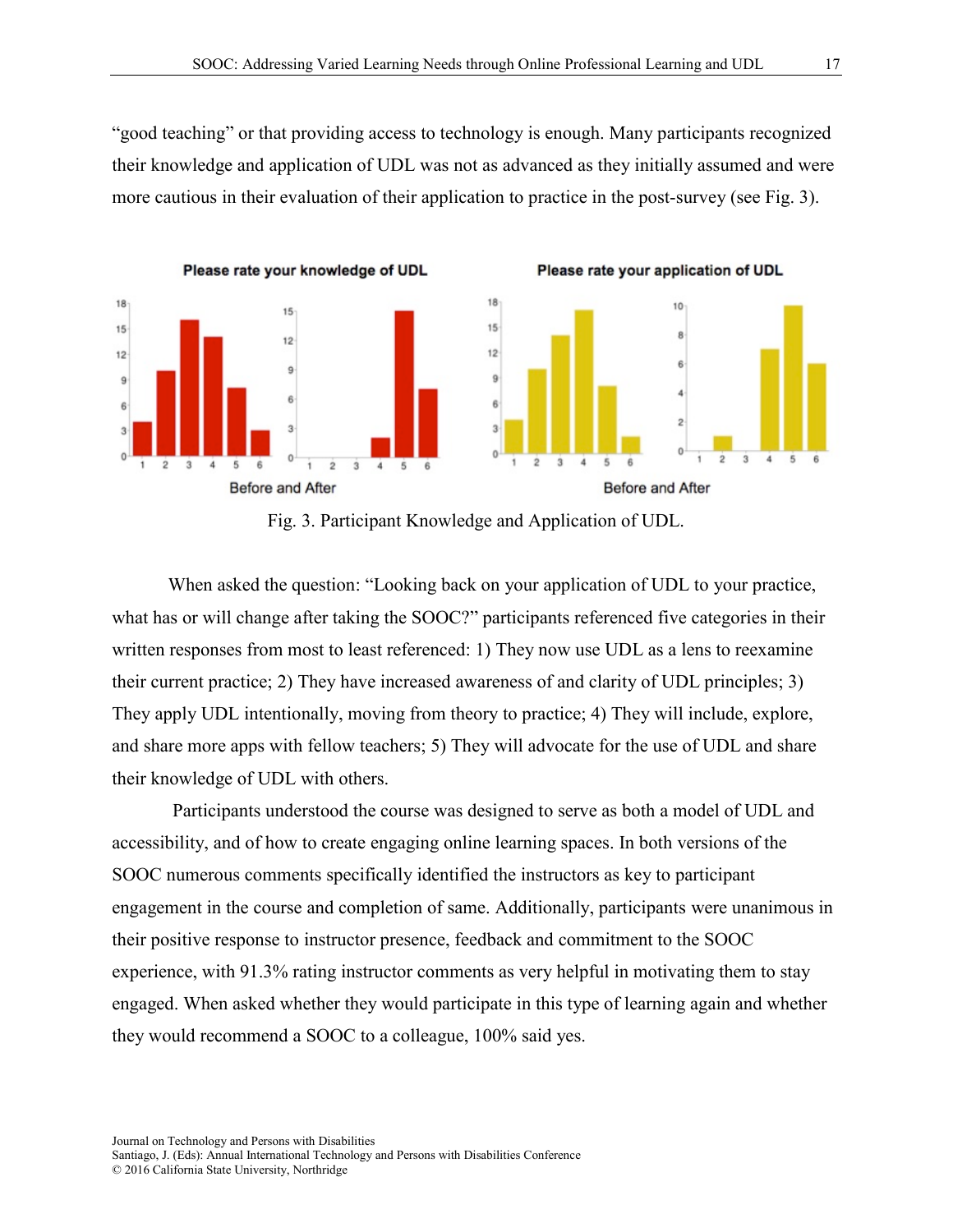### **Conclusions**

A key to the successful implementation of the SOOC model in both iterations of the course was the instructors' role as not only designers of the learning environment and facilitators of the weekly learning activities, but as lead learners themselves. Learning was made visible through instructors' posts of their own work and their comments to others' submissions in the Google+ community. This modeling of metacognition was cited by participants as a key component of the SOOC that differentiates it from a traditional MOOC design.

From the learner's perspective, the SOOC received overwhelmingly positive feedback. Participants noted that it was a flexible way to learn that met their professional needs. Multiple pathways for learning were evident in the choice of activities learners could select to demonstrate their understanding, in keeping with the UDL principle of multiple means of action and expression. Given this flexibility, each person approached the learning differently and took away something unique, which was intentional within the course.

Unlike traditional MOOCs, students had extensive interactions with the instructors in a variety of settings and modes. The feeling that "there is no teacher" which has been reported by some participants in traditional MOOCS was not evident in this course, possibly explaining the high levels of participation and satisfaction reported by participants. Despite the positive outcomes of this course, the instructors view the SOOC findings as a baseline design that should continue to be refined. Key areas considered for improvement include providing additional options for student participation, further exploration and refinement of badge integration, and a greater focus on researching learning outcomes.

Early enthusiasm for MOOCs as a model for online education has lessened or changed in recent years, but these results suggest that an open online course format holds promise for promoting, enhancing and supporting engaged learning if specific design modifications are made. While MOOCs focus on delivery of content in the most efficient ways possible to the greatest number of learners, the SOOC course model focuses on developing an interactive community of practice, multiple pathways for learning, and ongoing support.

These aspects of the SOOC are consistent with recent literature findings about MOOCs and their effectiveness (or ineffectiveness). The instructors focused on the implementation of best practices in education and accessibility before considering the tools used in this course. They modeled UDL, which exemplifies the type of technology-enabled learning recommended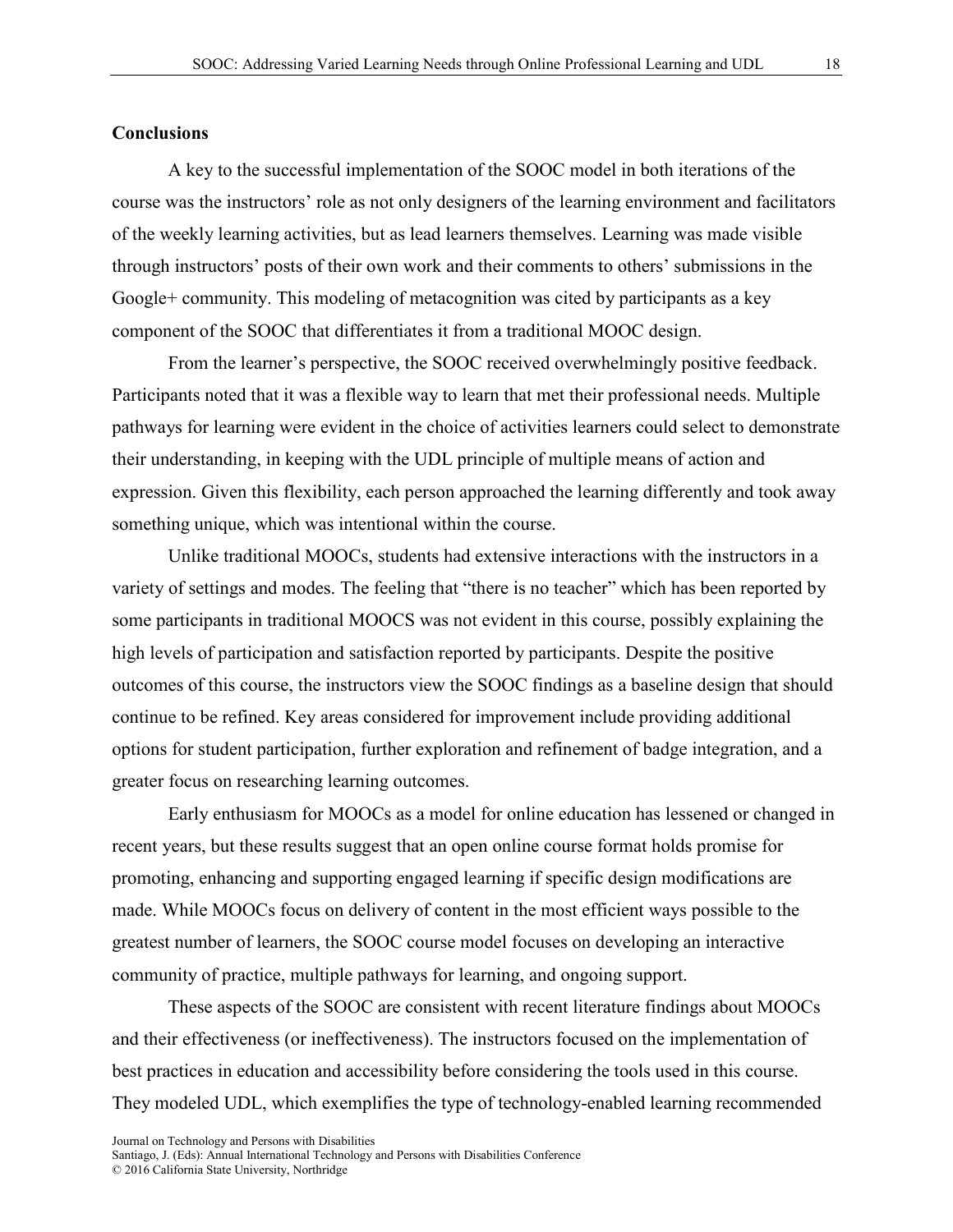by Ertmer and Ottenbreit-Leftwich, where the tools are no longer an isolated goal to be achieved separately from pedagogical goals, but are the means by which students engage in relevant and meaningful learning. These findings indicate that this new SOOC model warrants further exploration of its effectiveness for online professional learning, its effectiveness as a vehicle to demonstrate and model UDL implementation, and its appropriateness for modeling how other professional areas can provide engaging online learning opportunities.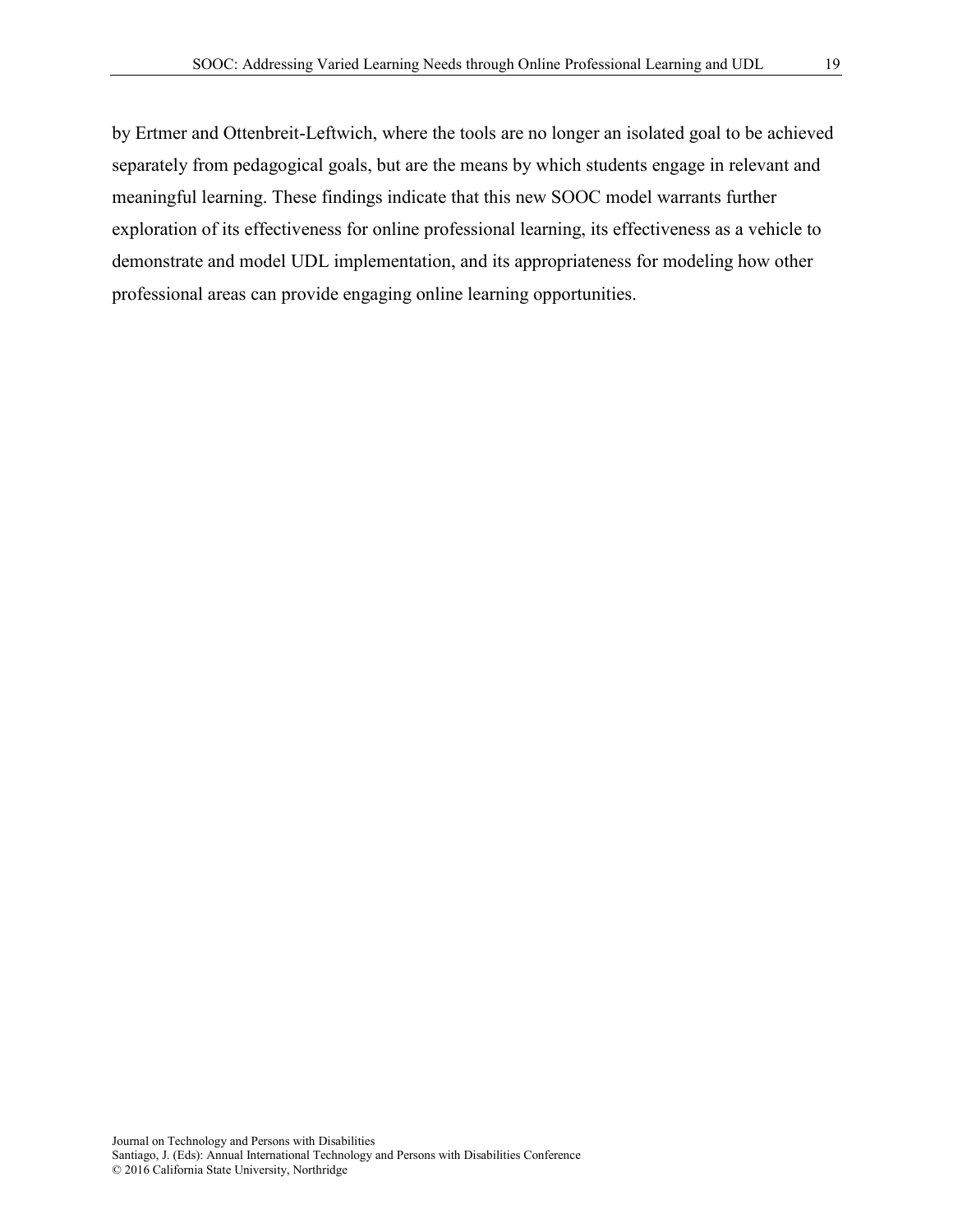### **Works Cited**

"About Universal Design." Center for Universal Design, 2008. Web. 06 May 2016.

"Universal Design for Learning Guidelines 2.0." CAST, 2011. Web. 06 May 2016.

- "What Is Universal Design for Learning?" National Center for Universal Design for Learning, 2014. Web. 06 May 2016.
- Cuban, L., H. Kirkpatrick, and C. Peck. "High Access and Low Use of Technologies in High School Classrooms: Explaining an Apparent Paradox." American Educational Research Journal 38.4 (2001): 813-34. Web.
- Ertmer, Peggy A., and Anne Ottenbreit-Leftwich. "Removing Obstacles to the Pedagogical Changes Required by Jonassen's Vision Of Authentic Technology-enabled Learning." Computers & Education 64 (2013): 175-82. Web.
- Henry, M., and J. Thornewill. "Not MOOC... SOOC." Academia.edu. Web. 06 May 2016.
- Meyer, Anne, David H. Rose, and David Gordon. Universal Design for Learning: Theory and Practice. Wakefield, MA: CAST, 2013. Print.
- Parr, C. "How Was It? The UK's First Coursera Moocs Assessed." Times Higher Education, 18 Apr. 2013. Web. 06 May 2016.
- Rose, D., and A. Meyer. Teaching Every Child in the Digital Age. Alexandria, VA: Association for Supervision and Curriculum Development, 2002. Print.
- Stacey, P. "The Pedagogy of MOOCs." Ed Tech Frontier, 11 May 2013. Web. 06 May 2016.
- Vygotsky, L. S. Thought and Language. Cambridge: M.I.T., Massachusetts Institute of Technology, 1962. Print.
- Watters, A. "Top Ed-Tech Trends of 2012: MOOCs | Inside Higher Ed." Hack Education.com, 3 Dec. 2012. Web. 06 May 2016.